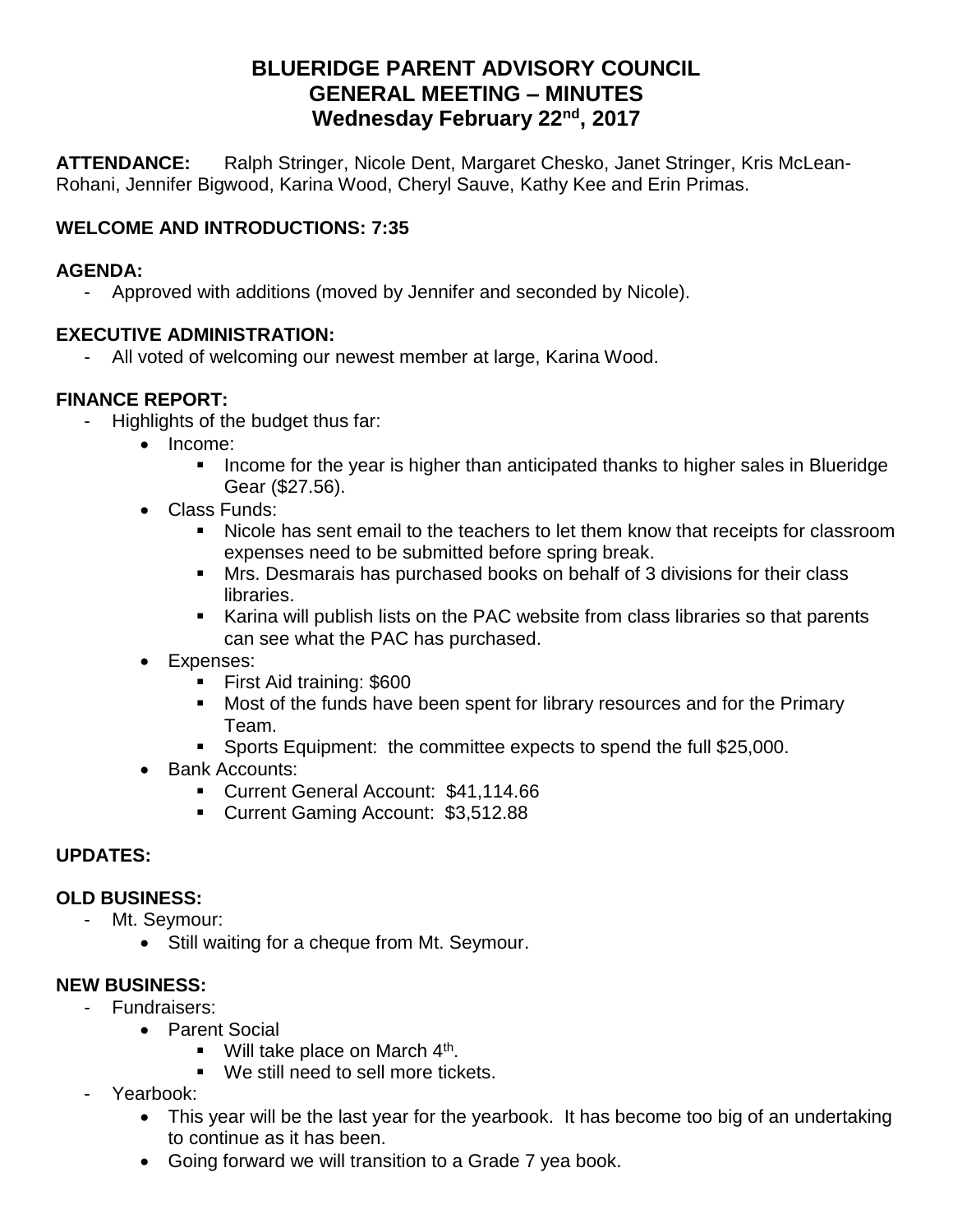- If a viable option can be arranged the yearbook could potentially continue (another format, other parent involvement, possibility of a company producing it).
- Eco Kids Club:
	- Will be planting seeds before spring break.
	- Will have the first meeting of the spring next week.
	- Karina is looking to involve the kindergarten, grade 1 and grade 7 classes (Mrs. Schmidt and Mrs. Bates).
- Class Reps:
	- Grade 3s will be planning the Staff Appreciation Lunch soon.
	- Baskets are being prepped for the Parent Social.

## **FAMILY OF SCHOOLS:**

- Seymour Heights:
	- Have held a family photo night using a professional photographer. They waived the sitting fees and just paid for the actual photos. In 2 hours they booked 20 families and made \$700.
	- Held their Christmas concert at Centennial Theatre where they held a 50/50 draw for a grade 7 fundraisers.
- Lynnmour:
	- Held a Cash for Clothes event, making \$500.
	- Are operating a Snack Shack and selling gift cards.
	- Their Christmas Market brought in \$2000.
	- Are holding a Parent Social and considering trying a Tree Chip-up.
	- Will try to begin having class reps next year.
- Dorothy Lynas:
	- Are having a guest speaker concerning Club G.
	- They will be offering tennis as their extra gym subject.
	- Have held both English and French movie nights.
	- Increased their scholarship to Windsor from \$500 to \$1500.
	- Have a psychologist coming to the school to talk about kids and screens.
- Windsor:
	- Music Night for Band & Choir:
		- Not everyone heard about it.
		- Need to make sure that the information gets out to all the feeder schools.
	- Are having an Anxiety and Stress presentation.
	- The capital project is coming to an end (renovations).
- Georgina O'Flynn and Jennifer Bigwood will be taking over as Family of Schools representatives next year.
- Message Board by the K Area (revisited):
	- There is a need for some form of message board attached to the wall, outside the school, close to the Kindergarten area where school information can be posted for those families who do not come into the school in the morning.
	- Kathy will put in a work order for it.
- Hot Lunch:
	- Pink Berry:
		- The store closed
		- Families who had ordered Pink Berry were credited for missed dates.
		- We will try fruit bars from Max Fruits for the next session and possibly into the next year. We will also sell them at Sports Day.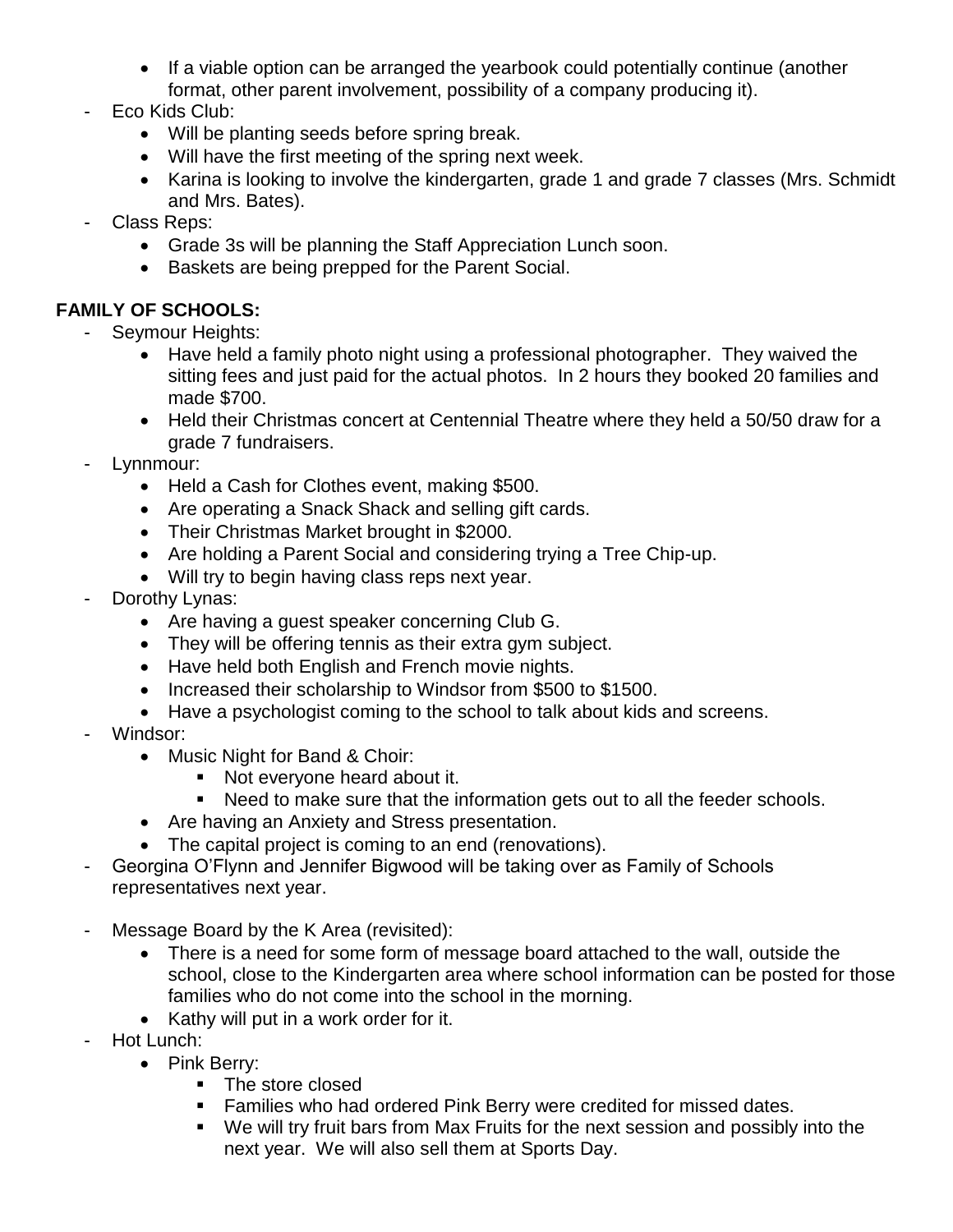- Correspondence:
	- Organizers of Blueridge Good Neighbour Day have asked if the PAC wants a table this year for Tombola Jars.
	- We will go ahead with the sales this year with the help of Erin's grade 6 class.
	- We will need a table.

### **PRINCIPAL/VP REPORT:**

- 1. Extra-Curricular
- Volleyball season wraps up next week
- Intermediate Music Festival is coming up Tuesday Feb. 28 and Wednesday Mar. 1. Parents are invited to attend the Centennial Theatre. We are performing in the AM but don't have specific times.
- Staff will start organizing Track and Field at our next staff meeting
- 2. Testing and Data
- FSAs Grade 4 and 7 tests are completed and results will be sent home at the end of March
- Kindergarten students have done the TOPA test and K Numeracy
- 3. School Plan
	- PAC members Jennifer Bigwood, Jennifer Dickson, Heather Gall
	- Staff Ms. Primas, Ms. Kee, Mrs. Denny and Mrs. MacNeil
- 4. Registration and Transfers for the 2017-18 school year are currently in progress. If you know of any families coming to the area, please remind them to watch the deadline dates for registration and transfers.
- 5. Report Cards Reports will be published on Thursday March 9, similar to Term 1. Just a reminder that parents should save a paper and/or electronic copy of your child's report card. Please make sure that your email information is current.
- 6. Lockdown Drill District-wide lockdown drill is Tuesday February 28 @11:00. A letter was sent home to all parents on Friday February 17<sup>th</sup>. We will still continue to have our fire and earthquake drills throughout the year.
- 7. Walk for Autism Wednesday April 12 @ 1:00. Students will be asked to wear their Blueridge gear or blue in support of Autism Month and our walk. We're out to have some community fun!
- 8. Traffic We have had a number of complaints about parking and drop-off in our school area.
- 9. Young Actors' Project The project was well-received by parents, staff and students.

#### 10.Club Blueridge

- Buddy Bench has been installed and will be introduce to children in the upcoming weeks
- Grade 4s are taking a leadership role with our Club
- 11.Food Access program